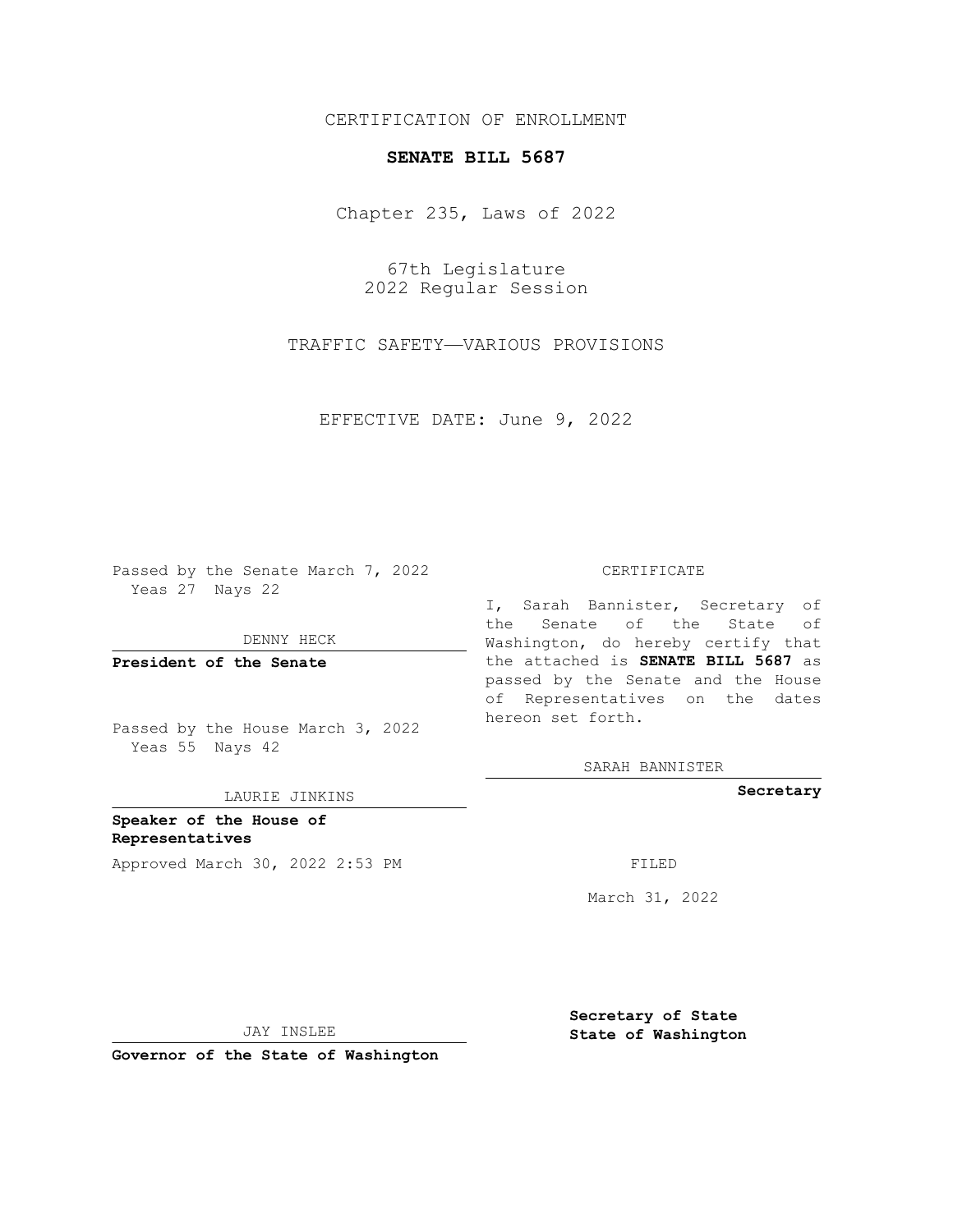#### **SENATE BILL 5687**

AS AMENDED BY THE HOUSE

Passed Legislature - 2022 Regular Session

# **State of Washington 67th Legislature 2022 Regular Session**

**By** Senators C. Wilson, Liias, Billig, Das, Nguyen, Pedersen, Saldaña, and Stanford

Prefiled 01/05/22. Read first time 01/10/22. Referred to Committee on Transportation.

1 AN ACT Relating to certain traffic safety improvements; amending 2 RCW 46.61.415 and 46.61.405; and reenacting and amending RCW 46.61.250.3

4 BE IT ENACTED BY THE LEGISLATURE OF THE STATE OF WASHINGTON:

5 **Sec. 1.** RCW 46.61.415 and 2013 c 264 s 1 are each amended to read as follows:6

 (1) Whenever local authorities in their respective jurisdictions determine on the basis of an engineering and traffic investigation that the maximum speed permitted under RCW 46.61.400 or 46.61.440 is greater or less than is reasonable and safe under the conditions found to exist upon a highway or part of a highway, the local authority may determine and declare a reasonable and safe maximum 13 limit thereon which

14 (a) Decreases the limit at intersections; or

15 (b) Increases the limit but not to more than ((sixty)) 60 miles 16 per hour; or

17 (c) Decreases the limit but not to less than ((twenty)) 20 miles 18 per hour.

19 (2) Local authorities in their respective jurisdictions shall 20 determine by an engineering and traffic investigation the proper 21 maximum speed for all arterial streets and shall declare a reasonable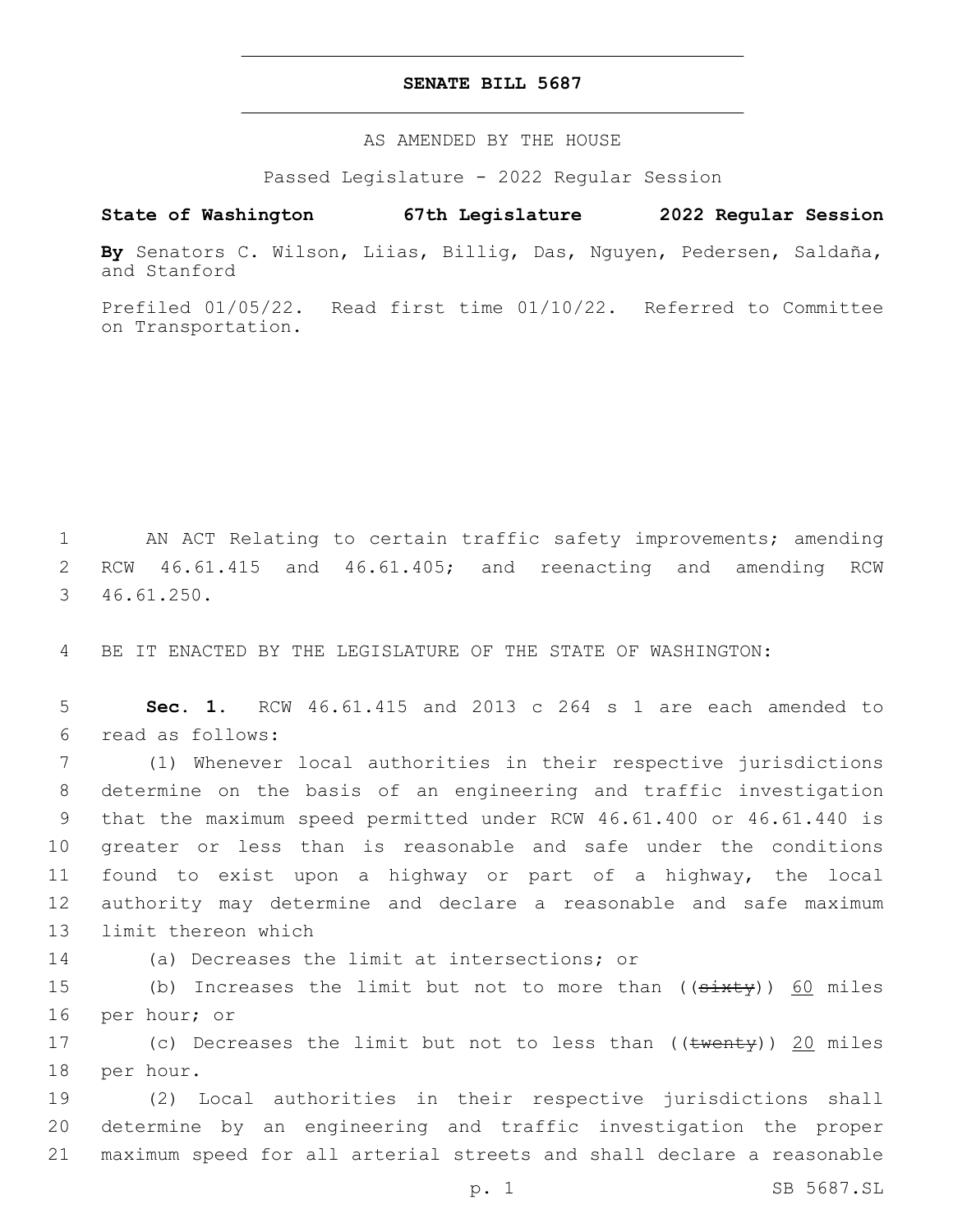and safe maximum limit thereon which may be greater or less than the maximum speed permitted under RCW 46.61.400(2) but shall not exceed (( $\frac{3x+y}{50}$  miles per hour.

 (3)(a) ((Cities and towns)) Local authorities in their respective 5 jurisdictions may establish a maximum speed limit of ((twenty)) 20 6 miles per hour on a nonarterial highway( $(\tau)$ ) or part of a nonarterial highway((, that is within a residence district or business 8 district)).

9 (b) A speed limit established under this subsection by a ((eity 10 or town)) local authority does not need to be determined on the basis 11 of an engineering and traffic investigation if the ((city or town)) local authority has developed procedures regarding establishing a maximum speed limit under this subsection. Any speed limit established under this subsection may be canceled within one year of its establishment, and the previous speed limit reestablished, without an engineering and traffic investigation. This subsection 17 does not otherwise affect the requirement that ((eities and towns)) local authorities conduct an engineering and traffic investigation to 19 determine whether to increase speed limits.

 (c) When establishing speed limits under this subsection, 21 ((cities and towns)) local authorities shall consult the manual on uniform traffic control devices as adopted by the Washington state 23 department of transportation.

 (4) The secretary of transportation is authorized to establish speed limits on county roads and city and town streets as shall be necessary to conform with any federal requirements which are a prescribed condition for the allocation of federal funds to the 28 state.

 (5) Any altered limit established as hereinbefore authorized shall be effective when appropriate signs giving notice thereof are erected. Such maximum speed limit may be declared to be effective at 32 all times or at such times as are indicated upon such signs; and differing limits may be established for different times of day, different types of vehicles, varying weather conditions, and other factors bearing on safe speeds, which shall be effective when posted 36 upon appropriate fixed or variable signs.

 (6) Any alteration of maximum limits on state highways within incorporated cities or towns by local authorities shall not be effective until such alteration has been approved by the secretary of 40 transportation.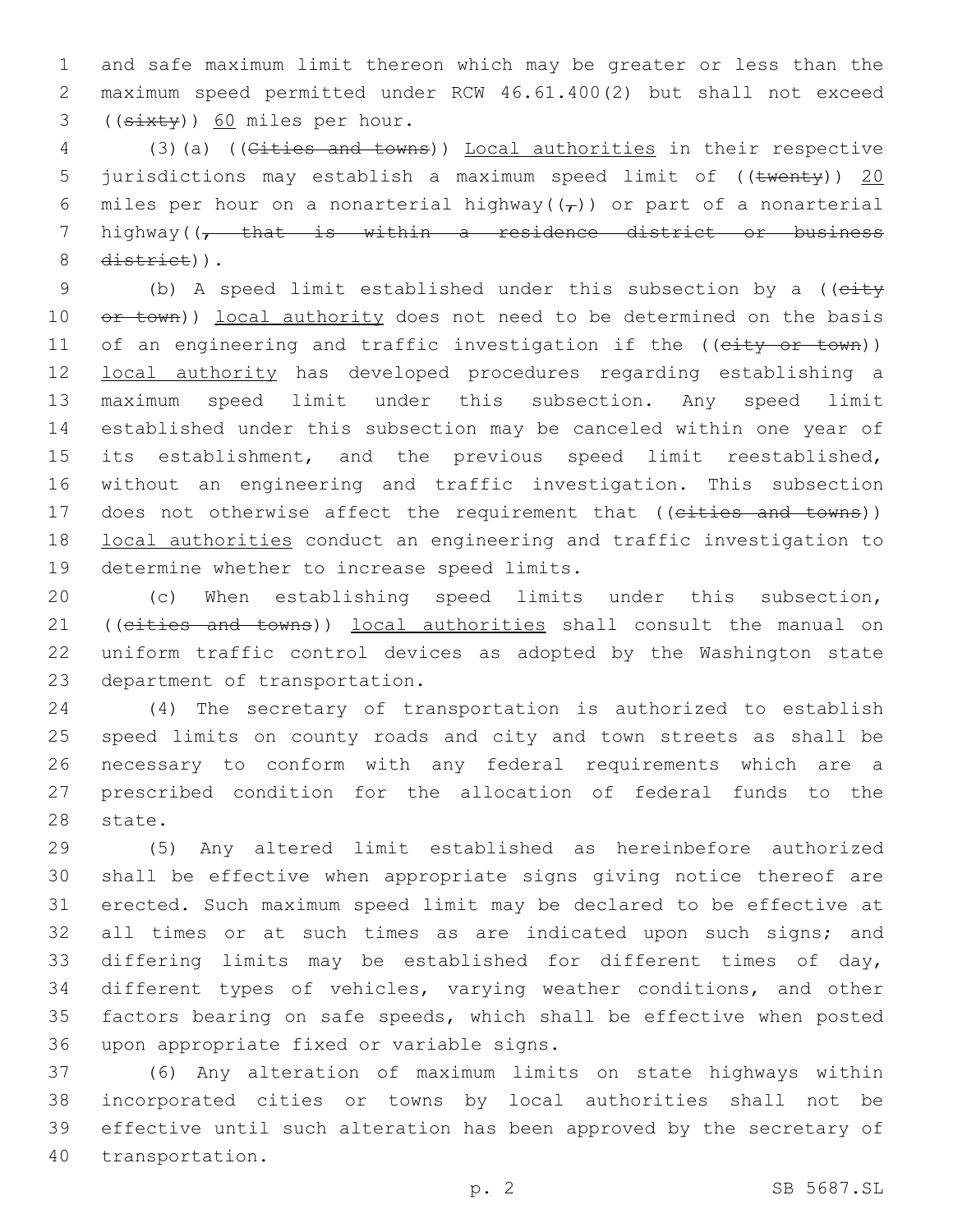**Sec. 2.** RCW 46.61.405 and 1987 c 397 s 3 are each amended to 2 read as follows:

 (1) Whenever the secretary of transportation shall determine upon the basis of an engineering and traffic investigation that any maximum speed hereinbefore set forth is greater than is reasonable or safe with respect to a state highway under the conditions found to exist at any intersection or upon any other part of the state highway system or at state ferry terminals, or that a general reduction of any maximum speed set forth in RCW 46.61.400 is necessary in order to comply with a national maximum speed limit, the secretary may determine and declare a reasonable and safe lower maximum limit or a lower maximum limit which will comply with a national maximum speed limit, for any state highway, the entire state highway system, or any portion thereof, which shall be effective when appropriate signs 15 giving notice thereof are erected. The secretary may also fix and regulate the speed of vehicles on any state highway within the maximum speed limit allowed by this chapter for special occasions including, but not limited to, local parades and other special events. Any such maximum speed limit may be declared to be effective 20 at all times or at such times as are indicated upon the said signs; 21 and differing limits may be established for different times of day, different types of vehicles, varying weather conditions, and other factors bearing on safe speeds, which shall be effective (a) 24 ( $(\{\{\{\}\})$ ) when posted upon appropriate fixed or variable signs or (b) 25 ( $(\{\{\{2\}\})$ ) if a maximum limit is established for auto stages which is lower than the limit for automobiles, the auto stage speed limit 27 shall become effective ((thirty)) 30 days after written notice 28 thereof is mailed in the manner provided in ((subsection (4) of)) RCW 46.61.410 $(4)$ , as now or hereafter amended.

 (2) The secretary of transportation may establish a maximum speed limit of 20 miles per hour on a nonarterial state highway, or part of a nonarterial state highway, without a determination made on the basis of an engineering and traffic investigation, subject to the conditions described in RCW 46.61.415(3).

 **Sec. 3.** RCW 46.61.250 and 2019 c 403 s 9 and 2019 c 214 s 14 are 36 each reenacted and amended to read as follows:

 (1) Where sidewalks are provided and are accessible, it is unlawful for any pedestrian to walk or otherwise move along and upon an adjacent roadway. Where sidewalks are provided but wheelchair